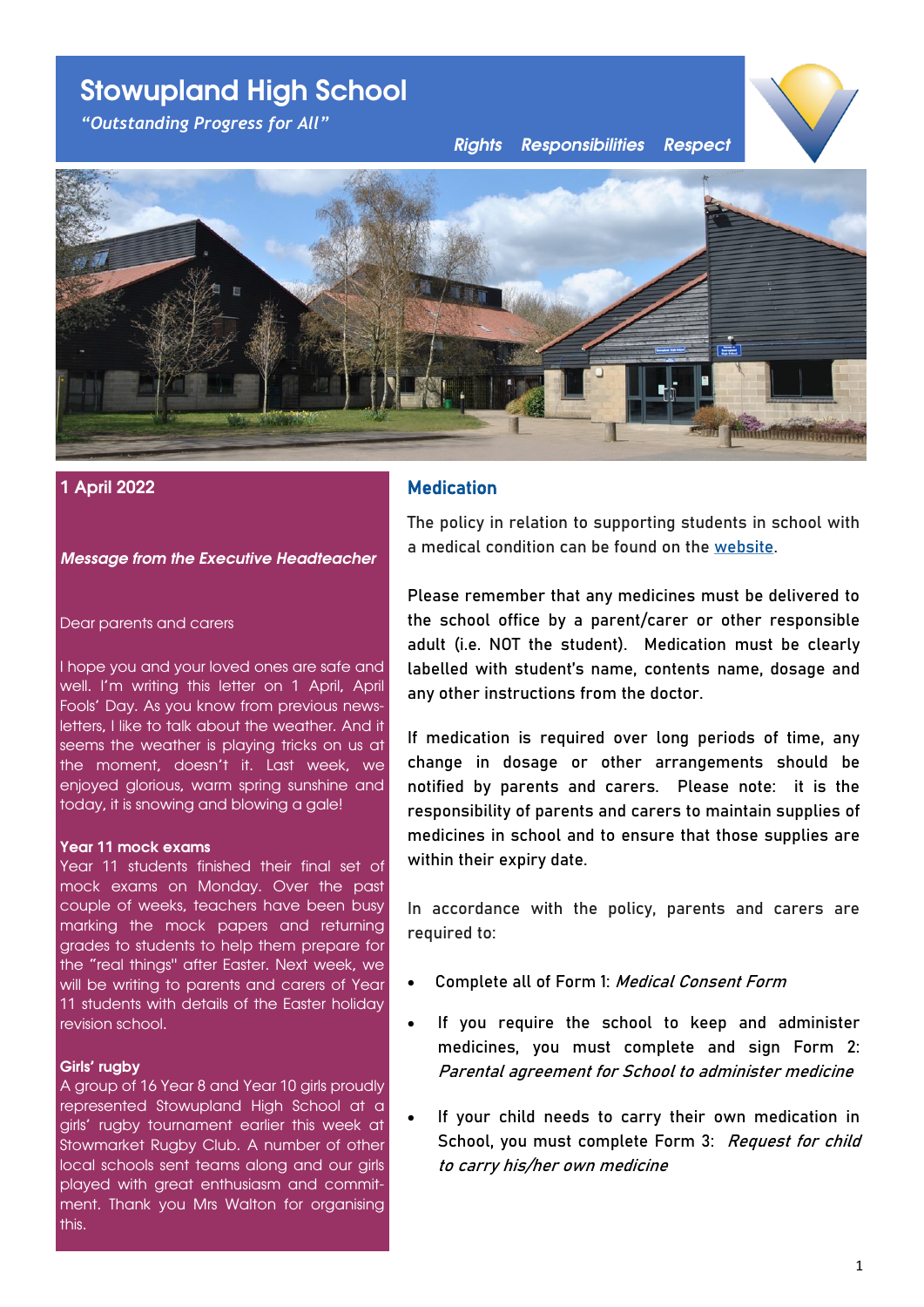# **The importance of reading**

Yesterday, I attended a conference in London with other headteachers, school leaders and Ofsted inspectors including Amanda Spielman, Her Majesty's Chief Inspector. The key message related to the importance of reading. As adults, we can sometimes take our ability to read for granted because we have become confident readers, and read regularly for pleasure.

Learning to read fluently is a fundamental right. It enables children to access the curriculum, to learn well and to succeed in adult life. Unfortunately, it is clear from recent research that COVID has had a negative impact on young people's progress in reading. At Stowupland High School, we promote a love of reading - our school library, for example, is a wonder to behold - and develop fluency in reading in all subjects and during tutor sessions. Teaching young people to read confidently will always be our priority.

#### **Parental engagement survey**

Thank you to all who completed the online parental engagement survey. We had a fantastic response from over 300 parents and carers who provided us with invaluable feedback. You have given us a clear insight into the areas of school life that are working well, and what we need to improve upon. The senior team has started to analyse this data and I will be able to write in more detail about this after Easter.

# **Visit from the Assistant Director of Education**

We were delighted to welcome Adrian Orr as a visitor last week. Adrian is Suffolk County Council's Assistant Director of Education and he enjoyed his tour of the school which included a visit to the Mulberry Centre. He wrote to me afterwards to say how clear it had been to him that students enjoy being here, that the school was "a very purposeful place of learning" and there was a "calm and industrious ethos." This is all down to the hard work and professionalism of our staff and our students' desire to live up to our vision of "Outstanding progress for all."

With my best wishes to you all for the week ahead

Peter Whear Executive Headteacher

### Year 7 and Year 8 Progress Checks

Unfortunately, due to staff absence, Y7 and Y8 progress checks have been delayed and will now be sent out to parents and carers next week.

Please accept our apologies for this delay.

# Reward Trips

As agreed in Whole School Council, all students with a positive behaviour profile between 21 March and 1 July are invited to take part in one of the following year group reward trips:

- Year 7: Colchester Zoo, Thursday 7 July
- Year 8: Colchester Zoo, Friday 8 July
- Year 9: Pleasurewood Hills, Thursday 14 July
- Year 10: Pleasurewood Hills, Friday 15 July

Separate communications have been sent out to individual year groups regarding payment dates etc. Behaviour points can be viewed on the Arbor App. If you are not yet registered on the Parent Portal, please contact the Front Office who will be happy to help you with this process.

# Vaccination UK

Parents and carers of Y9 students will have received a separate communication regarding the Meningitis ACWY and Diphtheria, Tetanus and Polio boosters that will be administered in school on Tuesday 10 May .

Please note that the consent portal will close at midnight on Sunday 8 May. And remember to check your spam for the confirmation email.

Should you need to contact Vaccination UK, please use their direct number 01473 858693.

The team has delivered paper consent forms for a small number of named Y10 students which will be brought home today. Please return these to the Front Office.